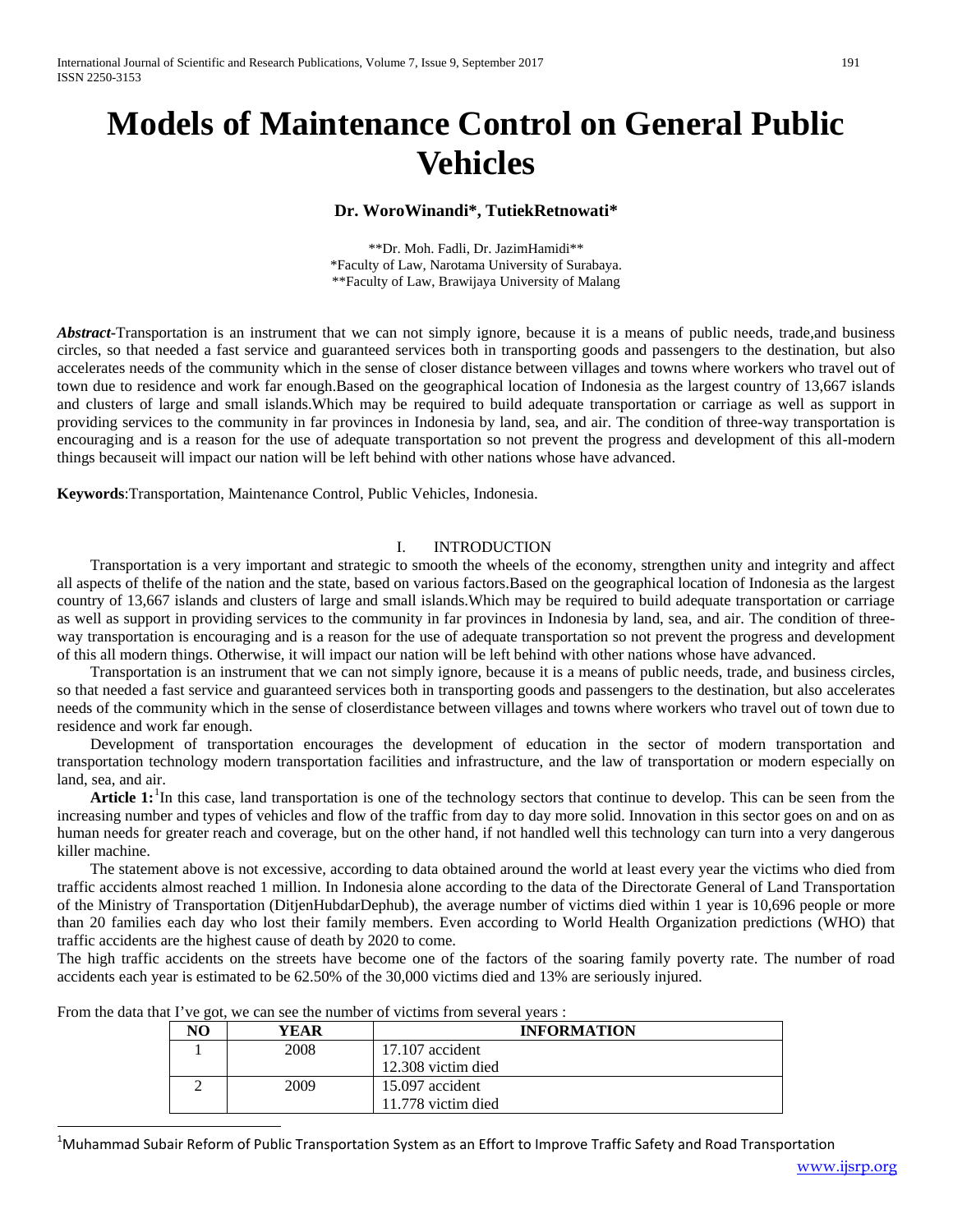|   |      | 9.002 people heavy injured         |
|---|------|------------------------------------|
|   |      | 10.857 people minor injured        |
|   |      | 27,3 Billion Rupiah material loss  |
| 3 | 2010 | 15.097 accident                    |
|   |      | 9.536 victim died                  |
|   | 2011 | 12.267 accident                    |
|   |      | 8.762 victim died                  |
|   |      | 6.656 people heavy injured         |
|   |      | 8.929 people minor injured         |
|   |      | 41.03 Billion Rupiah material loss |

As we know the human error factor is the main cause of the accident. Human here is identical with the driver, actually also in the passengers, pedestrians, street vendors, road builders until the government policy makers. Besides the road factors, weather circumstances as well, regulations and environments are also factors of accidents. But all is still back to the human factor because all other factors can be anticipated and controlled by humans.

The lack of traffic awareness of road users causes frequent accidents in each city and region both within and outside the country. But the highest rates of accident occur within the country, Indonesia in some cities as happened in Situbondo, and other cities.

## II. Research Method and Data

## **1) Research Design**

The objective of this study is to give a contribution of thought and brief description to all parties who have the same interest and interest with this research material.

For the authors themselves, this research would like to observe the level of public transport service for the public to use transportation with comfort and safety level guaranteed, so government role is required to be more serious and pay more attention to the rights of the people to obtain transportation services with full responsibility.

## **2) Research Method**

The author uses a normative juridical approach in discussing this research. Take notice the applicable legal norms as well as their application in the problems and rights of the people and solutions.

## **3) Sources**

## **a. Legal Material Primary Source**

The primary legal materials are derived from interviews with the DLAAJR East Java office as public servants as well as autobus transportation corporate and citizens as passengers in the public transportation service process.

## **b. Legal Material Secondary Source**

Secondary law material comes from reading and studies the literature books and legislation, scientific article, newspapers, and magazines that have similar topics to this research.

## **4) Instruments**

The primary data collection procedure is done by conducting a field study through interviews with related parties, namely DLAAJR East Java Officers, Autobus Company and public transport passengers. Secondary data collection is done by literature study, then process the data by collecting, selecting and arranging systematically to obtain accurate data and can be accounted.

## **5) Data analysis**

The data which have been compiled will be analyzed by theanalytical descriptive method, which describes the problem, expresses the views and opinions and finally solves the problems contained in the data.

## **III. DISCUSSION**

Public transportation problems, along with government development activities in line with technological developments that are increasingly rapid and rapidly in the current era. Traffic and road transport is a very important component and its role in the development can not be ignored. In Law No.14 of 1992 on Traffic and Public Transport.

Article [2](#page-0-0):<sup>2</sup> Road transportation as one of the easiest national transportation is based on benefits, joint effort and kinship, fair and equitable, equilibrium, public interest, integrity, legal awareness, and self-belief."

Transportation is one of the main components in the development of a regional economy, therefore a goodtransportation system will have an impact on the improvement of the accessibility so that the region can be easily reached from various regions.

Based on the above, it can be said that transportation will facilitate the achievement of development goals which also means will accelerate the improvement of living standards of the community. Basically, transportation includes three basic dimensions, i.e. :

## **a. Transportation as a business :**

<span id="page-1-0"></span> $\frac{1}{2}$  $2$ Act number 14 of 1992, article 2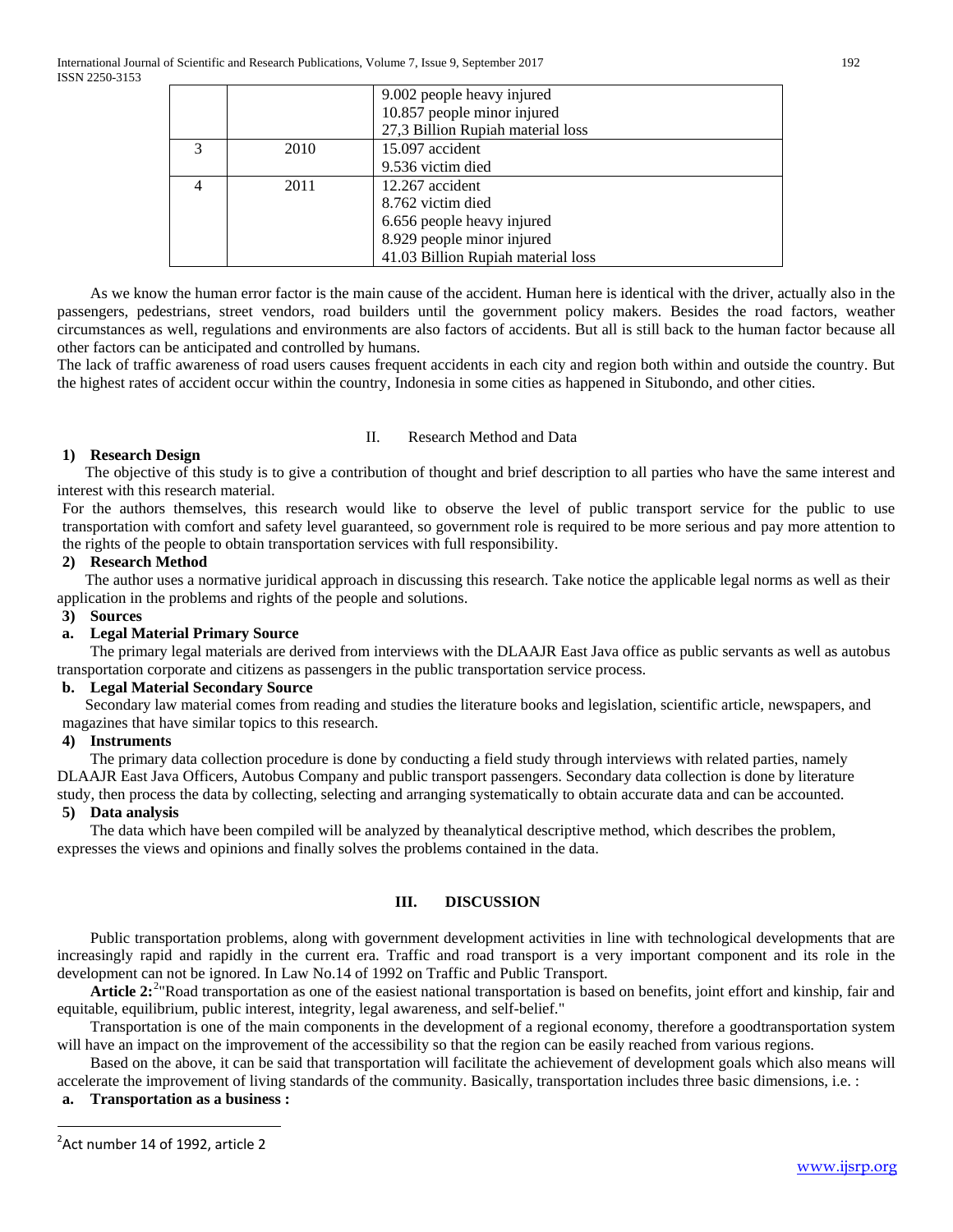International Journal of Scientific and Research Publications, Volume 7, Issue 9, September 2017 193 ISSN 2250-3153

Transportation as a business includes the following characteristics below :

- Based on the agreement
- Economic activity
- Company-shaped
- Using mechanical carrier

## **b. Transportation as an agreement**

It is generally verbal but always supported by transport documents proving that the agreement does not occur.

## **1. Legal Efforts**

On this subject, the author will bring up theamount and the result of traffic accident happened in the area of Polda Metro Jaya (Jakarta) and some practitioners, academic, and social opinion about traffic accident as material to be analyzed. With the increasing number of fatal accidents like wounded people, and the damage is increasing, although it appears to be slightly more than some inadvertence cases of accident. The use of public transportation is declining even though the Government intervenes and provides high subsidies. Inconsistent services, uncertain schedules, and increased tariffs have reduced the use of public transportation.

Population in the metropolitan city consider that the Government needs to take action to reduce traffic density as is done by the Singapore which limits the number of motor vehicles. In spite of all that, the problems seen in the transportation world underline the importance of examining public policy. According to Owen (1976) states that whatever steps are taken by policy makers in the future, they should pay attention to the existing sectors, among others ;

- 1. The amount of dependence on motor vehicles and how they affect the location of their work.
- 2. The public transport system shall be able to serve the entire territory effectively.
- 3. The ability of the Government and its policies to provide a fair transportation system to either people who own cars or not.
- 4. The combination of new technologies and efforts to create a better city environment over the long-term.
- 5. New problems become more complicated due to uncertainty in energy supply.
- 6. Solving the problem of urban transport through the approach of the state sector and private sector and itscost implications on Government policy alternatives.

Traffic Awareness and obedience, increasing the number of vehicles themselves as a result of population growth. While the law is the only one that created to stem the traffic accidents as long as other aspects support. Therefore, the similarity steps of all parties must be fostered to overcome traffic accidents at the earliest possible time, the responsibility of all parties without exception.

If in the last 5 years the number of accidents increased by 11% per year. Perhaps this condition will continue to grow if not accompanied by improvements in land transportation.

In this case, traffic and road transport are organized for :

- a. Realization of a safe, orderly, smooth, and integrated Road Traffic and Transportation service with other modes of transportation to support the national economy, promote the common good, strengthen the unity the nation, and be able to uphold, the dignity of the nation;
- b. Realization of ethics in traffic and culture of the nation; And Realization of law enforcement and legal certainty for the people

## **2. Carriage and Transportation Functions**

Transportation and carriage function, in order to foster a steady economic development, needs to be achieved by balancing the supply and demand of carriage services, among others:

-freight services have less availability from demand occurs congestion of goods flows, then there was a price fluctuation

-Transportation services exceed demand, there will be anunhealthy competition that causes many companies to lose and stop their activities so that the service offer is reduced and the flow of goods is not smooth.

-The carriage as a passenger and development incentive (The Promotion Sector) and service delivery (The Servicing Sector) of the economy. Carriage sectors must be built ahead of other sectors for smoothness.

The benefits of carriage are not an objective, a means of achieving existing goals with goods and services. To meet diverse needs it can be seen from various aspects of life that can be grouped in economic, social, politic, and territorial benefits.

To reduce the very high number of traffic accidents, future efforts are directed to comprehensive control covering the efforts of development, prevention, regulation, and law enforcement. The development effort is done through increasing the intensity of education and human resources development.

## **3. Countermeasures Effort**

Prevention efforts are made through improvements, roadway monitoring, road facilities, and infrastructure, as well as vehicle feasibility, including more intensive road and traffic controls. Regulatory arrangements include the management and design of traffic and modernization of traffic facilities and infrastructure. Efforts to enforce the law are implemented more effectively through the formulation of clearer legal provisions and the application of more strict sanctions.

Indonesia has not been able to follow the example of other countries where the enactment of safetybelt is very important, the discipline of police officers and cooperation with the community itself. <sup>[3](#page-1-0)</sup>As for an action to conduct raids to find public transportation that does not meet the requirements of safety facilities, accompanied by action by giving a reward and punishment. As commonly, the

<u>.</u>

 $3$  Ibid, page 2